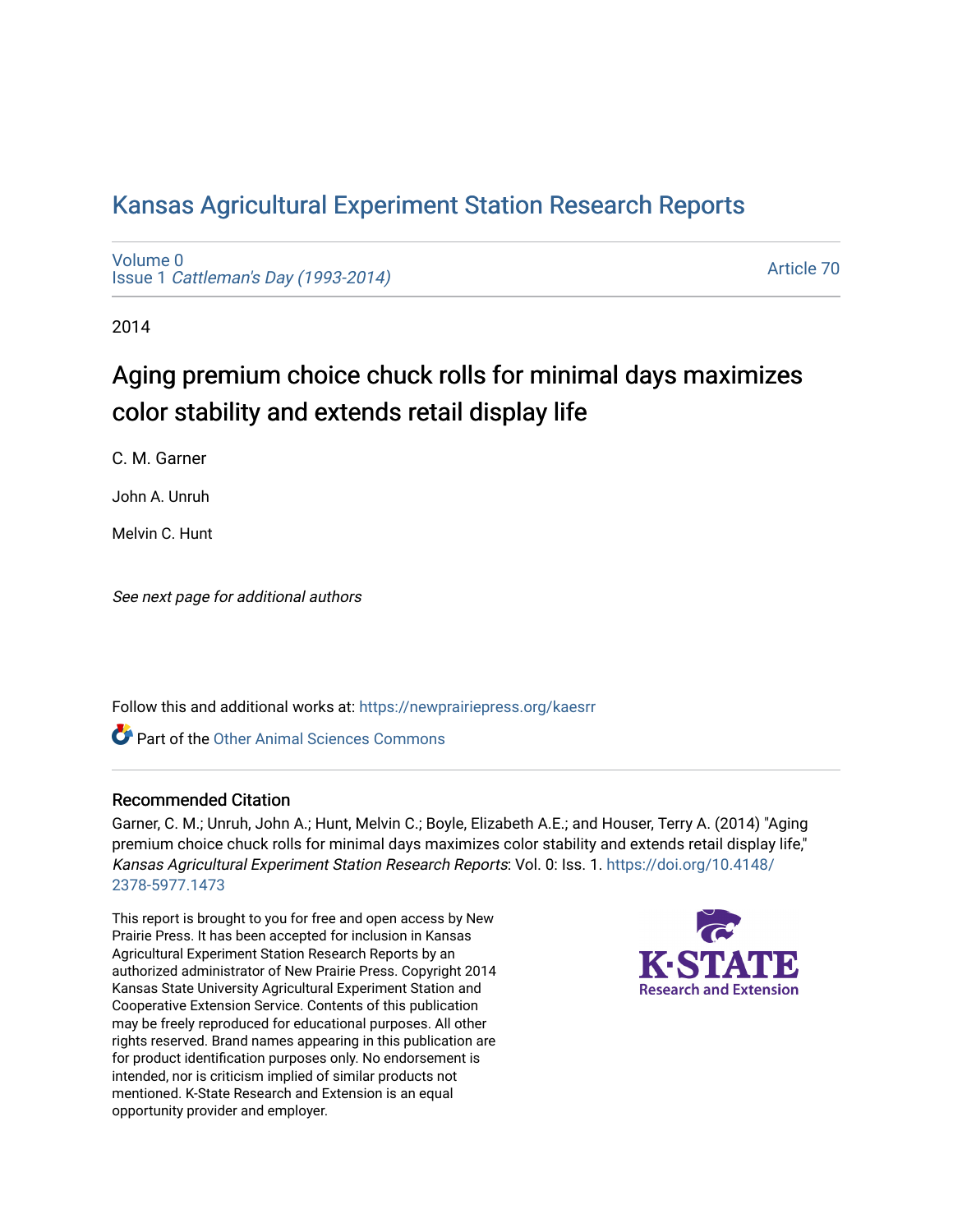### Aging premium choice chuck rolls for minimal days maximizes color stability and extends retail display life

### Abstract

Subprimals can be stored in a vacuum package for extended periods of time. The number of days that subprimals may be held before processing can be influenced by the distribution chain, accessibility, and subprimal price fluctuations. Extended vacuum storage before grinding could affect biochemical, oxidative, and microbial properties of these subprimals and influence their color stability. Our objective was to determine the effects of two subprimal types (chuck roll and knuckle), two quality grades (Premium Choice and Select), and three vacuum-packaged storage aging times before processing (7, 21, and 42 days) on ground beef patty display color stability.

### Keywords

Cattlemen's Day, 2014; Kansas Agricultural Experiment Station contribution; no. 14-262-S; Report of progress (Kansas State University. Agricultural Experiment Station and Cooperative Extension Service); 1101; Beef Cattle Research, 2014 is known as Cattlemen's Day, 2014; Beef; Ground beef; Vacuum storage; Subprimals; Quality grades

### Creative Commons License



This work is licensed under a [Creative Commons Attribution 4.0 License](https://creativecommons.org/licenses/by/4.0/).

#### Authors

C. M. Garner, John A. Unruh, Melvin C. Hunt, Elizabeth A.E. Boyle, and Terry A. Houser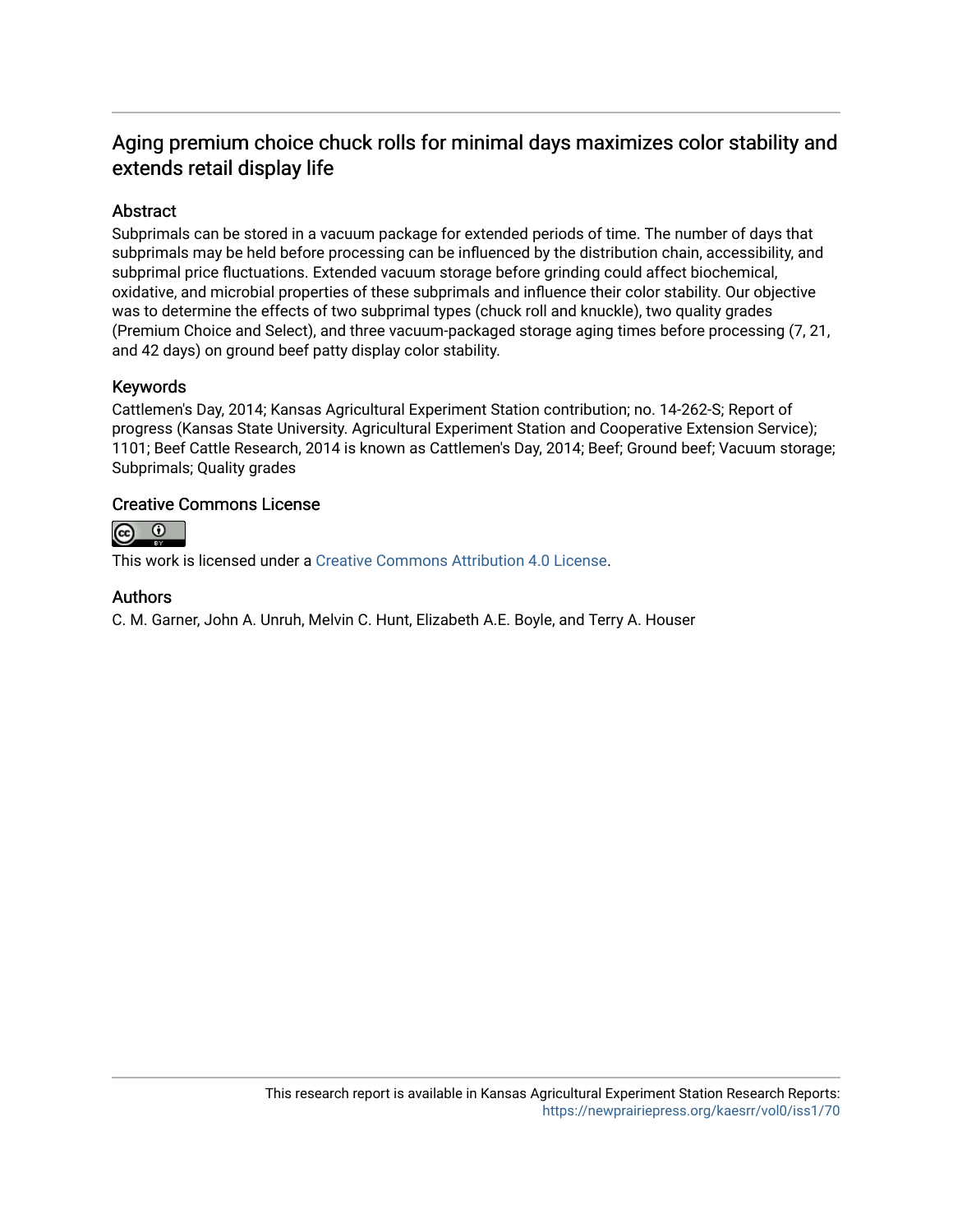# Aging Premium Choice Chuck Rolls for Minimal Days Maximizes Color Stability and Extends Retail Display Life

## *C.M. Garner, J.A. Unruh, M.C. Hunt, E.A.E. Boyle, and T.A. Houser*

### Introduction

In retail markets, color stability without discoloration is an economically important trait because it can allow for extended retail sale opportunities, fewer discounts, and reduced product loss. Ground beef is the most commonly consumed beef product in the United States. Historically, the source of ground beef comes from lower quality cuts, trimmings from subprimals, and subprimals from cull cows; however, alternative grinds from whole and/or premium quality subprimals are becoming more popular with consumers. Subprimals from the chuck and round are logical subprimals that could be used for premium ground beef production because they cost less than other subprimals such as those from the rib and loin. Ground beef products from higher quality grades such as Premium Choice (upper two-thirds of Choice) offer merchandising potential and are commonly utilized as a higher quality product. The inherent lean and fat property differences that may exist in these subprimals could potentially influence the color display stability of the resulting ground beef products.

Subprimals can be stored in a vacuum package for extended periods of time. The number of days that subprimals may be held before processing can be influenced by the distribution chain, accessibility, and subprimal price fluctuations. Extended vacuum storage before grinding could affect biochemical, oxidative, and microbial properties of these subprimals and influence their color stability. Our objective was to determine the effects of two subprimal types (chuck roll and knuckle), two quality grades (Premium Choice and Select), and three vacuum-packaged storage aging times before processing (7, 21, and 42 days) on ground beef patty display color stability.

### Experimental Procedures

At the end of each aging time (7, 21, or 42 days), four knuckles or two chuck rolls representing their respective quality grade categories (upper two-thirds of Choice and Select), were combined and ground using a 3/8-in. plate to form a treatment or sample batch. Six replications were made for each of the 12 treatment combinations. After the second final grind using a 1/8-in. plate, proximate analysis, myoglobin concentrations, and pH were conducted on raw ground beef samples. For display color, 1/4-lb patties were formed using a Hollymatic patty machine (Hollymatic Corporation, Countryside, IL), packaged in polyvinyl chloride-overwrapped trays, and displayed at 36ºF in a coffintype retail case under 150-foot candles of continuous fluorescent lighting. Six trained color panelists evaluated patty visual color and discoloration to the nearest 0.5 using 8-point scales, with  $1 =$  extremely bright cherry-red,  $2 =$  bright cherry-red,  $3 =$  moderately bright cherry-red,  $4 =$  slightly bright cherry-red,  $5 =$  slightly dark cherry-red,  $6 =$ moderately dark red,  $7 =$  dark red, and  $8 =$  extremely dark red for visual color; and  $1 =$ very bright red,  $2 =$  bright red,  $3 =$  dull red,  $4 =$  slightly dark red,  $5 =$  moderately dark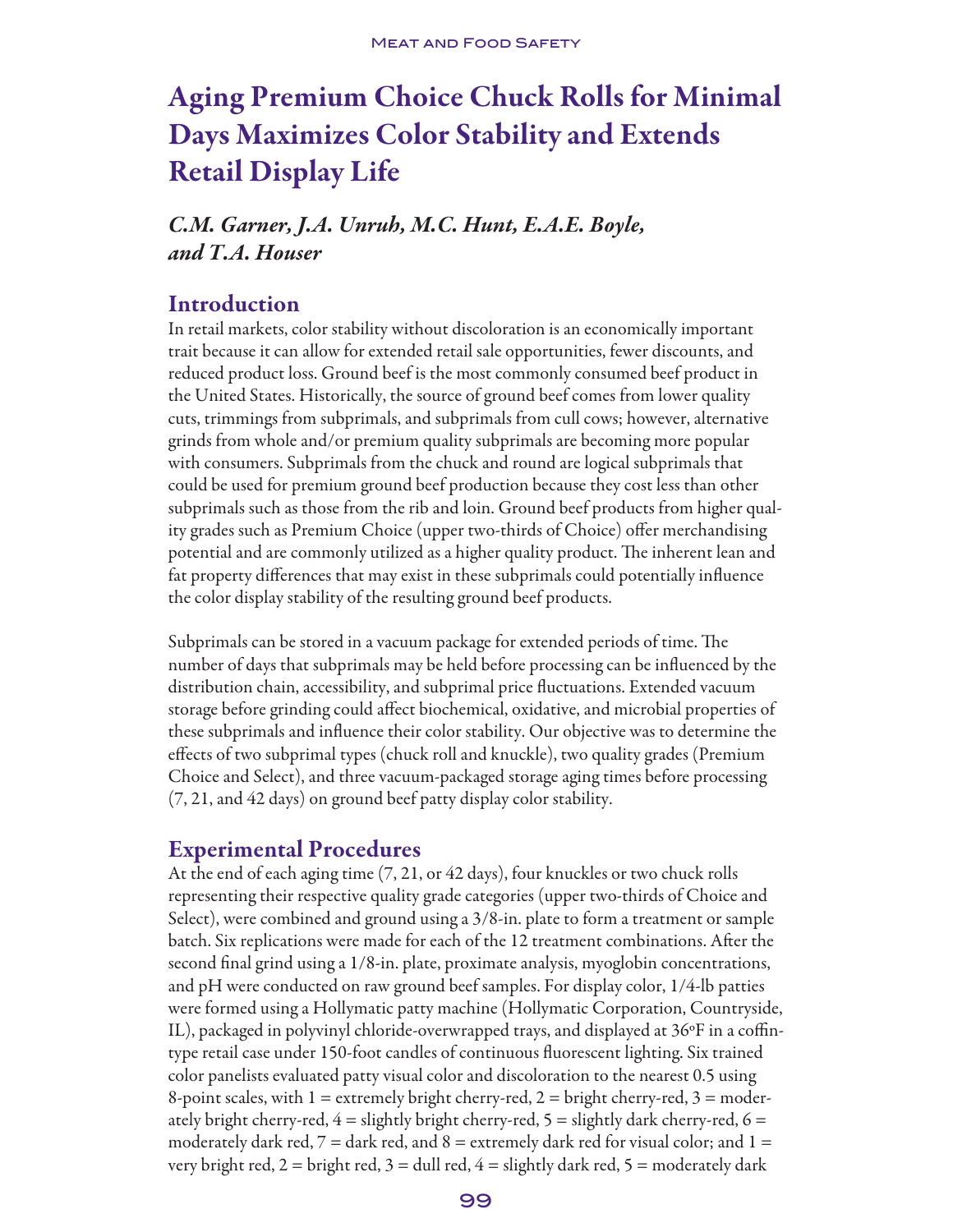red,  $6 =$  dark red to tannish red,  $7 =$  dark reddish tan, and  $8 =$  tan to brown for visual discoloration. Ground beef patties were evaluated at 0, 24, 48, and 72 hours of display by the trained color panelists, and a HunterLab MiniScan (Reston, VA) was used to evaluate instrumental color. At the beginning of display, ground beef patties were evaluated for microbial (aerobic plate count) and lipid oxidation (thiobarbituric acid reactive substances, or TBARS) properties.

### Results and Discussion

Ground beef pH values were similar ( $P > 0.05$ ) for subprimal type and quality grade; however, myoglobin concentration was greater (*P* < 0.05) for knuckle than chuck roll subprimals (Table 1). Ground beef patties from knuckle and Select subprimals had higher (*P* < 0.05) percentages of moisture and protein but lower percentages of fat than those from chuck roll and Premium Choice subprimals, respectively.

Ground beef patties from Premium Choice subprimals had (*P* < 0.05) 0.5 lower visual color scores (brighter red) and 0.7 lower discoloration scores (less discoloration) than those from Select subprimals. A subprimal type  $\times$  aging time  $\times$  display time interaction (*P* < 0.05) was observed for visual color (Figure 1) and discoloration (Figure 2). For visual color and discoloration, all subprimal type  $\times$  aging time treatments increased linearly (i.e., became darker red and more discolored) over display time (*P* < 0.05). For all aging time  $\times$  display time means, patties from chuck roll subprimals had (*P* < 0.05) brighter red and less discolored visual scores than those from knuckle subprimals; however, the largest differences due to aging time were observed for patties from chuck roll subprimals, in which those aged 42 days had (*P* < 0.05) much darker and more discolored scores at 48 and 72 hours of display than those aged for 7 and 21 days. Instrumental color measures supported the visual observations, with ground beef patties from chuck roll and Premium Choice having lighter (higher L\*), redder (higher a\*), yellower (higher b\*), and greater intensity (higher chroma) color than those from knuckle and Select subprimals, respectively. During hours of display, patties initially (0 hour) had higher  $L^*$  values than at the remaining display times  $(24, 48, \text{ and } 72 \text{ hours})$ and a\*, b\*, and chroma decreased, indicating a decline in redness, yellowness, and color intensity with increased hours of display.

If a visual and discoloration score of 5 was set as the threshold of consumer acceptability, patties from chuck roll subprimals aged 7 and 21 days would have 48 more hours of color shelf life than patties from knuckle subprimals from all aging times (which passed this threshold prior to 24 hours of display) and 24 more hours of color shelf life than patties from chuck roll subprimals aged 42 days (which passed this threshold at 48 hours of display). The accelerated discoloration could lead to less opportunity for sale and an earlier potential for discounting/discarding of the patties.

At the beginning of display, patties from knuckle subprimals had higher (*P* < 0.05) aerobic plate counts (colony-forming units per gram) than those from chuck roll subprimals (Table 2). As days of aging increased, plate counts also increased (*P* < 0.05). In addition, patties from subprimals aged 7 days had (*P* < 0.05) less lipid oxidation (lower TBARS) than those aged 21 and 42 days. This result suggests that fewer days of aging would result in ground beef patties with lower initial microbial levels and less lipid oxidation at the initiation of display.

### 100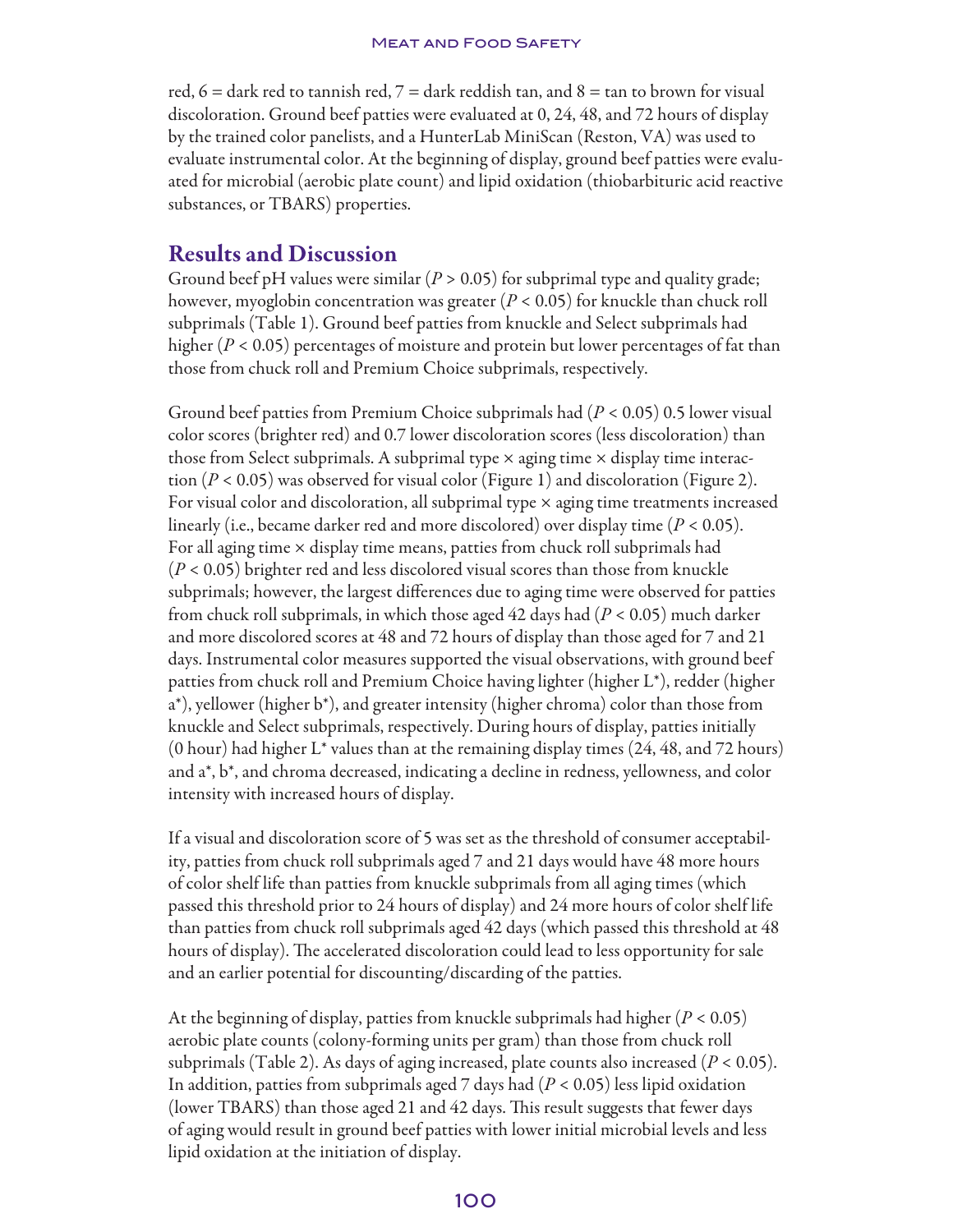#### **MEAT AND FOOD SAFETY**

### Implications

Premium Choice chuck rolls aged for fewer than 21 days are recommended to maximize color stability and extend display life; patties from knuckle subprimals should be displayed for a minimal time because color deteriorates rapidly, especially with extended aging times.

| Table 1. Subprimal type $\times$ quality grade interaction means for percentages of moisture, |  |
|-----------------------------------------------------------------------------------------------|--|
| fat, and protein; myoglobin concentration; and pH of ground beef patties                      |  |

|                        | Chuck roll     |            |             | Knuckle           |           |  |
|------------------------|----------------|------------|-------------|-------------------|-----------|--|
|                        | Premium        |            | Premium     |                   |           |  |
| Trait                  | Choice         | Select     | Choice      | Select            | <b>SE</b> |  |
| pH                     | 5.84           | 5.82       | 5.83        | 5.82              | 0.045     |  |
| Myoglobin, $mg/g1$     | 6.27           | 5.81       | 6.53        | 6.63              | 0.181     |  |
| Moisture, %            | $62.2^{\circ}$ | $66.5^{b}$ | 70.7c       | 72.7 <sup>d</sup> | 0.31      |  |
| Fat, $%$               | $19.8^{\circ}$ | $14.3^{b}$ | $8.5^\circ$ | 5.8 <sup>d</sup>  | 0.42      |  |
| Protein, $\frac{1}{2}$ | 17.5           | 18.5       | 19.3        | 20.0              | 0.16      |  |

<sup>1</sup> Myoglobin concentration = mg/g meat; main effect ( $P > 0.05$ ) in which knuckle > chuck roll.

<sup>2</sup> Main effect ( $P > 0.05$ ) in which knuckle > chuck roll.

<sup>a-d</sup> Means within a row with a different superscript letter differ  $(P < 0.05)$ .

Table 2. Effects of subprimal type, quality grade, and aging time on aerobic plate count (APC) and lipid oxidation (TBARS) of ground beef patties

|                    | Subprimal type <sup>1</sup> |                  |      | Quality grade <sup>2</sup> |            | Days of aging |               |                   |                 |           |
|--------------------|-----------------------------|------------------|------|----------------------------|------------|---------------|---------------|-------------------|-----------------|-----------|
| Trait              |                             | КN               | SЕ   | <b>PCH</b>                 | <b>SEL</b> | SЕ            | 7 days        |                   | 21 days 42 days | <b>SE</b> |
| APC <sup>3</sup>   | $4.2^{\circ}$               | 4.6 <sup>b</sup> | 0.12 | 4.3                        | 4.5        | 0.12          | $2.9^{\circ}$ | 3.9 <sup>b</sup>  | $6.4^{\circ}$   | 0.13      |
| TBARS <sup>4</sup> | 0.46                        | 0.54             | 0.03 | 0.48                       | 0.51       | 0.03          | 0.27a         | 0.58 <sup>b</sup> | $0.65^{\rm b}$  | 0.03      |

<sup>1</sup> Subprimal type:  $CR =$  chuck roll;  $KN =$  knuckle.

2 Quality grade: PCH = Premium Choice; SEL = Select.

 $3$  APC (log colony-forming units per gram [CFU/g] or log CFU/cm<sup>2</sup>).

4 Thiobarbituric acid reactive substances (mg malonaldehyde/kg).

<sup>a-c</sup> Means within a row and main effect with a different superscript letter differ  $(P < 0.05)$ .